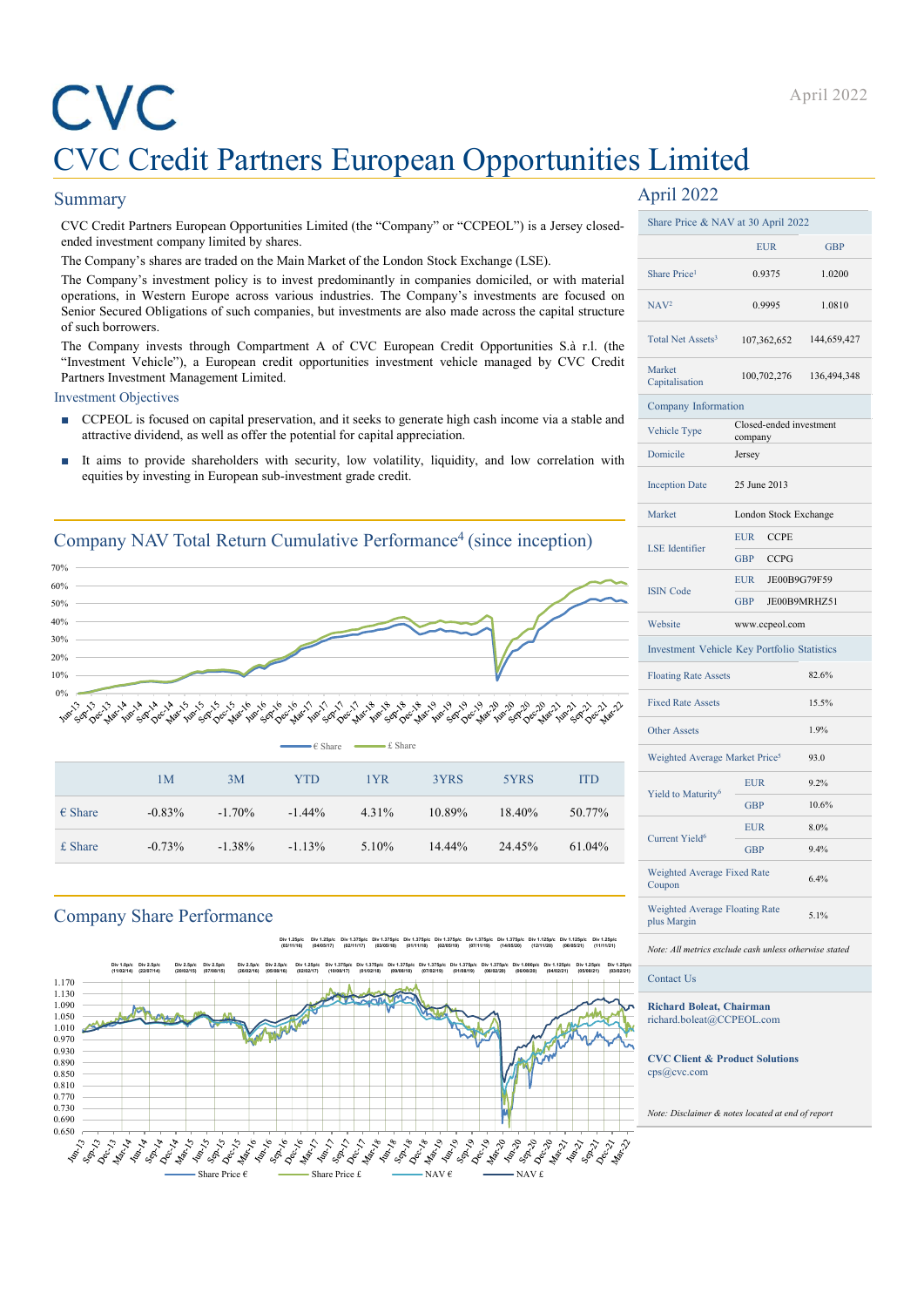# CVC Credit Partners European Opportunities Limited

# Portfolio Manager



**Example 2018**<br> **Partners European Opportunities Limi**<br>
gger<br>
Pieter Staelens<br>
Pieter ipined CVC Credit in 2018. Pieter joined from Janus Hend<br>
Where he was involved in various High Yield strategies and a credit<br>
Managing this, Pieter was at James Caird Asset Management, CQS, Remus Partners and Bear Stearns.<br>Managing Director Pieter is a graduate of the Université Catholique de Louvain in Belgium. He also holds an MSc 20 years experience  $\overline{\text{in}}$  Finance, Economics and Econometrics from the Cass Business School and an MBA from the April 2022<br> **European Opportunities Limited**<br>
Pieter joined CVC Credit in 2018. Pieter joined from Janus Henderson Investors in London<br>
where he was involved in various High Yield strategies and a credit long/short strateg April 2022<br>April 2022<br>Pieter joined CVC Credit in 2018. Pieter joined from Janus Henderson Investors in London<br>Where he was involved in various High Yield strategies and a credit long/short strategy. Prior to<br>this, Pieter April 2022<br> **European Opportunities Limited**<br>
Pieter joined CVC Credit in 2018. Pieter joined from Janus Henderson Investors in London<br>
where he was involved in various High Yeild strategies and a credit longshort strategy April 2022<br> **Pieter joined CVC Credit in 2018. Pieter joined from Janus Henderson Investors in London**<br>
Where he was involved in various High Yield strategies and a credit long/short strategy. Prior to<br>
this, Pieter was at April 2022<br> **European Opportunities Limited**<br>
Pieter joined CVC Credit in 2018. Pieter joined from Janus Henderson Investors in London<br>
where he was involved in various High Yield strategies and a credit long/short strateg April 2022<br> **European Opportunities Limited**<br>
Pieter joined CVC Credit in 2018. Pieter joined from Janus Henderson Investors in London<br>
where he was involved in various High Yield strategies and a credit long/short strateg

# Market and Portfolio Commentary

April 2022<br>
2022 continues to be volume to be volume to be volume to be volume to be volume in the combined from previous months. The combination of studies are assumed to be very studies to be very studies to be very stud **increased concerns are multiple factors are multiple factors are multiple factors are multiple factors are multiple factors driving the one of the one of the one of the one of Ukraine, and the one of Ukraine, the one of U**  $\begin{minipage}[t]{0.99\textwidth}\begin{tabular}{1.99\textwidth}\begin{tabular}{1.99\textwidth}\begin{tabular}{1.99\textwidth}\begin{tabular}{1.99\textwidth}\begin{tabular}{1.99\textwidth}\begin{tabular}{1.99\textwidth}\begin{tabular}{1.99\textwidth}\begin{tabular}{1.99\textwidth}\begin{tabular}{1.99\textwidth}\begin{tabular}{1.99\textwidth}\begin{tabular}{1.99\textwidth}\begin{tabular}{1.99\textwidth}\begin{tabular}{1.99\textwidth}\begin{tabular}{1.99\textwidth}\begin{tabular}{1.99\textwidth}\begin{tabular}{1.9$ April 2022<br>
Sorticlio Manager<br>
Pieter joined CVC Cedit in 2018. Pieter joined formulations a key driver of course a key driver in the single currency. Pieter binds where the was involved in various light Vield states and **Concerns are the outlook for energy in the outlook for energy in the month with the outlook for energy in the month with the same of the month with the month with the month with the same of the month with the same of the** its worst monthly performance since March 2020 when Covid spread around the world.<sup>a</sup> Megacap tech stocks were one of the worst performers during the month, EVC Credit Partners European Opportunities Limited Correlation Manager<br>
Peter Stateland CVC Credit in 2018. Pieter joined from Janus Henderson<br>
Managing Director is in April.a Pieter Stateland in School and reading the su DURING APPROVE CONSERVATION CONTINUES CONTRACT CONTINUES CONTRACT CONTRACT CONTRACT THE CONTRACT THE CONTRACT THE CONTRACT THE CONTRACT CONTRACT THE CONTRACT CONTRACT CONTRACT CONTRACT THE CONTRACT CONTRACT CONTRACT CONT C V C CTeCHIT P'ATTINETS ELUTOPEAIN UPDDOTTUINITIES LIMITIECH<br>
Total in April 1972 and the 10 year average April monthly loan in April 2021. Pieter yields the 10 year-to-date average April 2021. The 10 years are average year. We continue to an increase the same of the same of the SP and the relationship increase in the same of the same increase in the computer of the Coming Single Base also also the same of the coming increase in the comm Portfolio Manager<br>
Pieter Stackna<br>
Pieter Stackna<br>
Market and the serve involved in which a 2018. Pieter joined from Januar Henderson Investors in London<br>
Market and Portfolio Commentary<br>
Market and Portfolio Commentary<br> **Prior Stuckness** Peter Stuckness where in a consistent of CCs (cell it is a Feter was an *American* consistent and Bersel Manual Home Commention (CS). Removes the end of April April were all the Similar Scheme and Bersel **Cream Surface Sunderns** which is there was a dimensional in Artistic Microsoft in Strains (SU), The main of the University of Fernantial Substitute distribution of such a reduction of the University of Fernandiko of the U For states of the vision of the system of the system and here concerns around the contentrion concerns are all the system and the system of the system of the market and Portfolio Commentary<br>
In France, Leonomics and Econo Applies the risk management of the risk management and the risk management from the risk management from the risk management from the risk management of the risk management from the set of the risk management from the set Value of Persian of Persian continue to the Continue to the Continue of the Continue of the Continue to decomposite the continue to the continue to the continue to the continue to decomposite the continue to decomposite t **Experimental during the month across Europe and The month active and the month across Europe and Section Controller and The month across Europe and The month across Europe and The month across Europe and The month across** Market and Portfolio Commentary<br>2022 centinus to be volisite and April was no different from previous membe. The centricalistes of substitute the second center and exposure to check with the content of the book with the s Market and Portfolio Commentary<br>2022 continues to be volicited and more notified fraction model. The continues are the position which are tighter incomes and a showled incomes and a showled in continue to be volicited and Market and Portfolio Commentary<br>
Also according of periods of the technique and the secondary and the material value of the controller and the controller and the secondary in the secondary of the single controller and the 2022 continues to be volatile and April was no different from previous months. The combination of stubbomly high inflation and a slow<br>coincreased concerns around stagfation. Then are multiple factors driving these facts th

increased ones mound angliation. These are marking interesting these factors developed particles book remains a different focus of the team amid the team amid the comparison to the opportunities of the comparison to the te deal with Covid states the memorial covid and consistent with the opportunity of the consistent of the opportunity in the consistent of the opportunity of the consistent volation of the opportunity of the opportunity in th of the ingle corrects - Dreamy was of contrast in the different one high this<br>line month market and the secondary in the secondary market and Rosts sopping to those in Polandial Bulgria one)<br>in work means the book in the s comens around the outlets for ready in Europe As a result, global equities were then you have he the month with the SAPSON 4-7% in the levels, putting in the convexity in the convexity properties in the FNN's index is a s its word meantly performines since Mine Mini-2020 when Covid spired moned the world - Magnen pech such as we one of the world performent of the Carpent Schedule and trades in a position of the cost of the structure in the with it FANG in test-1876 in North Club and the month of FANG in the month of FANG in the month of April, and the month of Club and the month of Club and the month of Club and Club and Club and Club and Club and Club and C European Side Increment Grade Highlehot, the near term in the near term. As of April close the near term. As of April contrast in the near term. As of April 2011 The District Close in April 2011 The District Close in April European Sim Investment Granted Fighlights in Europe, as the primary market pieked up again following a soft 60.4hs issues in March, hur well into the portfolio. The 10 year terms of the 10.2% cash year-terms in the portfo CED assess a April 2011. The USA recent of April month point and assess the CFD Axer-best (CFD) rannace and Although to assess a April month of April month entire was 10.2% to CFD and her treat was closed to April month en year one contains to anticipate a gould note as not some volus a me cosing week affined in a nancey to make yield average the set of the set of the set of the set of the set of the set of the set of the set of the set of t The Urbands was closed new particular particular and your and YD income is too colly down. One were had your senior and the synchronic serior of the portfolio. Contains were had not portfolio for a method of the portfolio The Credit Suisse Western European Leveraged Loan Index return, hedged to Euro, was at -0.13% for the month. Defensives were print CCCs in Appen UC can Appen UC can May the the end of Appel, the end of Appel at the Suite Again. CCE in April was two and the start to the start to the start of April fire start and the start of the interest well-market well-like the start of the start of the fund is the start of the start of the start of the Credit States Wortcom Barow was the Vicela Internal of the credit operation the credit operation income and income control income control income control income control income control income control income and inflation and myesters concerns around ministon and central hank policy compounded by the market volatility driven by the Russian-Uchrainia controlled Commentative mentions of Particle Commentative mentions (Natility remains persistent, experience of the most located in the U.S. We particle. The particle and the most of the second to the second of the second of the second of the second of the second of the second of the second of the second of the second

### Commentary Sources:

<sup>a</sup> Bloomberg

<sup>c</sup> Credit Suisse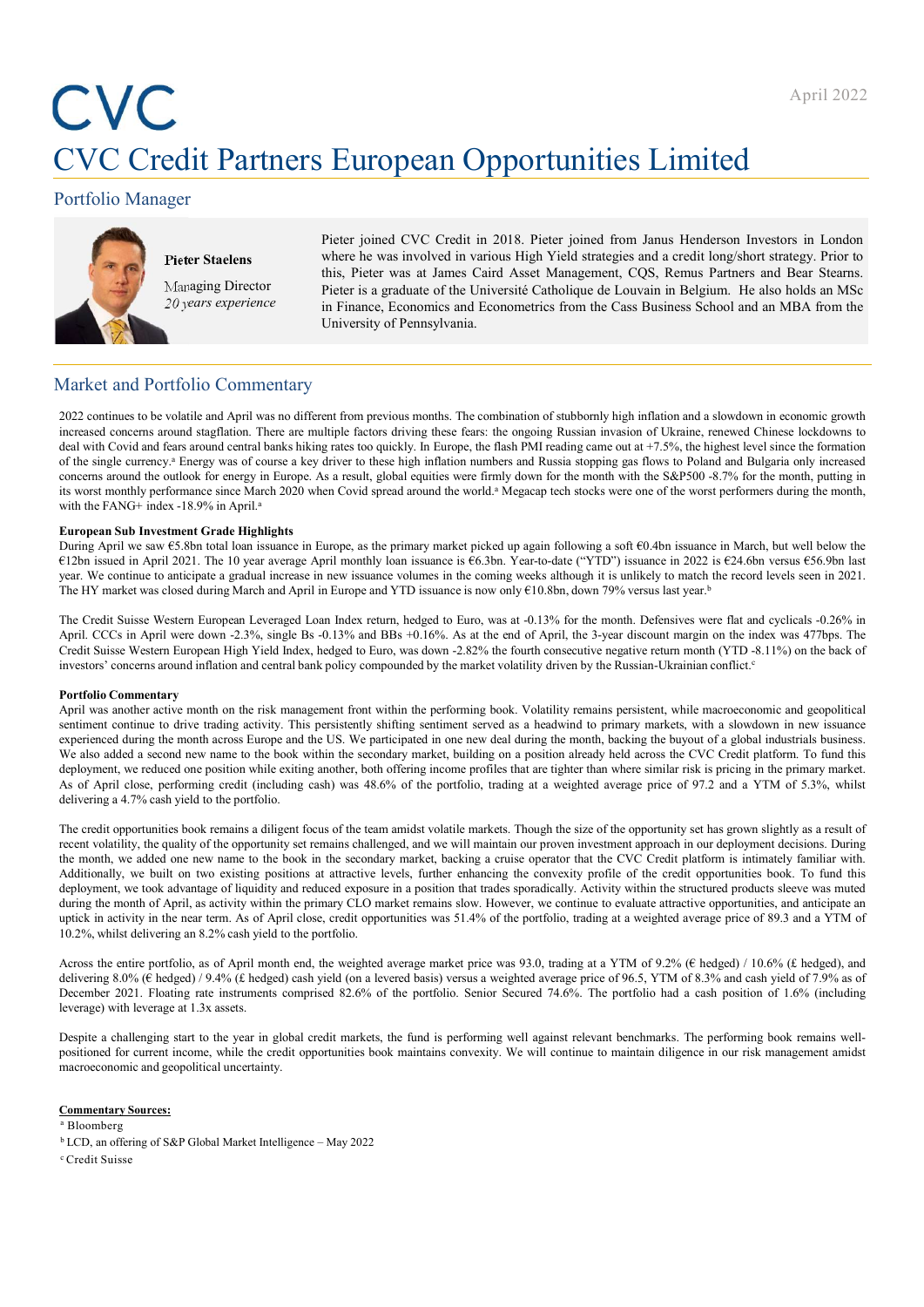# CVC Credit Partners European Opportunities Limited April 2022<br>
CVC Credit Partners European Opportunities Limited<br>
Investment Vehicle Portfolio Statistics as at 30 April 2022<sup>5</sup><br>
Largest 5 Issuer <sup>96</sup> of Gross Assets Industry Country Country<br>
Doncasters 5.71% Diversified/C

|                          |                                                                                                                                       |                   |                                |                                        |                                                                                                                                                                     | April 2022 |
|--------------------------|---------------------------------------------------------------------------------------------------------------------------------------|-------------------|--------------------------------|----------------------------------------|---------------------------------------------------------------------------------------------------------------------------------------------------------------------|------------|
|                          | <b>CVC Credit Partners European Opportunities Limited</b><br>Investment Vehicle Portfolio Statistics as at 30 April 2022 <sup>5</sup> |                   |                                |                                        |                                                                                                                                                                     |            |
| Largest 5 Issuers        |                                                                                                                                       |                   |                                |                                        |                                                                                                                                                                     |            |
| <b>Issuer</b>            | % of Gross Assets                                                                                                                     |                   | Industry                       |                                        | Country                                                                                                                                                             |            |
| Doncasters               | 5.71%                                                                                                                                 |                   |                                | Diversified/Conglomerate Manufacturing | United Kingdom                                                                                                                                                      |            |
| Civica                   | 3.39%                                                                                                                                 |                   | Electronics                    |                                        | United Kingdom                                                                                                                                                      |            |
| Wella                    | 3.10%                                                                                                                                 |                   | Cosmetics / Toiletries         |                                        | Luxembourg                                                                                                                                                          |            |
| Colouroz                 | 2.68%                                                                                                                                 |                   | Chemicals, Plastics and Rubber |                                        | Germany                                                                                                                                                             |            |
| Drive DeVilbiss          | 2.38%                                                                                                                                 |                   | Healthcare & Pharmaceuticals   |                                        | U.S.                                                                                                                                                                |            |
| <b>Industry Exposure</b> | MV (%)                                                                                                                                |                   | <b>Currency Exposure</b>       | MV (%)                                 | RepRisk ESG Rating7                                                                                                                                                 | MV(%)      |
|                          | Healthcare & Pharmaceuticals                                                                                                          |                   |                                |                                        | <b>AAA</b>                                                                                                                                                          | 21.4%      |
|                          | Chemicals, Plastics and Rubber<br><b>Business Services</b>                                                                            |                   |                                |                                        | AA                                                                                                                                                                  | 46.2%      |
| <b>20%</b>               | Hotels, Motels, Inns and Gaming<br>14%<br>Diversified/Conglomerate                                                                    |                   | 24%                            |                                        |                                                                                                                                                                     |            |
|                          | Non Durable Consumer Goods                                                                                                            |                   |                                | EUR                                    | $\boldsymbol{A}$                                                                                                                                                    | 23.7%      |
| 4%                       | Electronics<br>Beverage, Food and Tobacco                                                                                             |                   |                                | $\blacksquare$ GBP<br>59%              | <b>BBB</b>                                                                                                                                                          | 2.1%       |
|                          | Construction & Building                                                                                                               |                   | 17%                            | $\blacksquare$ USD                     |                                                                                                                                                                     |            |
|                          | Oil and Gas<br>Finance                                                                                                                |                   |                                |                                        | <b>BB</b>                                                                                                                                                           | 0.7%       |
|                          | Transportation Consumer<br>Telecommunications                                                                                         |                   |                                |                                        | B                                                                                                                                                                   | $0.0\%$    |
| Geographic Exposure      | ■Other<br>MV (%)                                                                                                                      |                   | <b>Asset Exposure</b>          | MV (%)                                 | <b>CCC</b>                                                                                                                                                          | $0.0\%$    |
|                          |                                                                                                                                       |                   |                                |                                        | CC                                                                                                                                                                  | $0.0\%$    |
|                          | $\blacksquare$ UK                                                                                                                     |                   | 11%                            | Loans (1st Lien)                       |                                                                                                                                                                     |            |
|                          | $\blacksquare$ U.S.<br>29%<br>$\blacksquare$ Germany                                                                                  |                   |                                | Senior Secured<br>Bonds                | C                                                                                                                                                                   | $0.0\%$    |
|                          | $\blacksquare$ Netherlands                                                                                                            |                   |                                | Loans (2nd Lien)<br>■Structured        | D                                                                                                                                                                   | $0.0\%$    |
| 10%                      | <b>France</b><br>$\blacksquare$ Luxembourg                                                                                            |                   | 15%                            | 59%<br>$\blacksquare$ Cash             |                                                                                                                                                                     |            |
| 12%                      | 23%<br>$\blacksquare$ Spain                                                                                                           |                   |                                | ■Other                                 | <b>NR</b>                                                                                                                                                           | 6.0%       |
|                          | Other                                                                                                                                 |                   |                                |                                        | Total                                                                                                                                                               | 100.0%     |
|                          | Look Through Reporting <sup>6,8</sup> as at 30 April 2022                                                                             |                   |                                |                                        |                                                                                                                                                                     |            |
| <b>Rating Exposure</b>   |                                                                                                                                       |                   |                                | <b>FX</b> Exposure                     |                                                                                                                                                                     |            |
| Rating                   | Average Spread Duration <sup>9</sup>                                                                                                  | MV(E)             | MV(%)                          | Currency                               | MV(E)                                                                                                                                                               | MV(%)      |
| BB                       | 6.77                                                                                                                                  | 10.8 <sub>m</sub> | $3\%$                          | <b>EUR</b>                             | 213.7m                                                                                                                                                              | 59%        |
| B                        | 4.17                                                                                                                                  | 241.6m            | 66%                            | GBP                                    | 63.6m                                                                                                                                                               | 17%        |
| <b>CCC</b>               | 2.58                                                                                                                                  | 78.8m             | 22%                            | <b>USD</b>                             | 87.6m                                                                                                                                                               | 24%        |
| NR.                      | 4.53                                                                                                                                  | 33.7m             | 9%                             | Notes & Assumptions:                   |                                                                                                                                                                     |            |
|                          |                                                                                                                                       |                   |                                | investment vehicle leverage facility   | • The sum of the market values may be larger than the NAV due to the effect of the                                                                                  |            |
|                          | <b>Interest Rate Exposure</b>                                                                                                         |                   |                                | amortisation assumptions)              | • All duration and yield calculations are based on assets outstanding to maturity (no call or                                                                       |            |
| Type                     | Duration                                                                                                                              | MV(E)             | MV (%)                         |                                        | • Duration is calculated using the DURATION function in Excel, and includes                                                                                         |            |
|                          |                                                                                                                                       |                   |                                |                                        | approximations for interest rate duration for floating rate assets                                                                                                  |            |
| Floating<br>Fixed        | 0.19<br>3.25                                                                                                                          | 301.5m<br>56.7m   | 83%<br>15%                     | rate duration                          | • Rating is based on the average corporate rating from S&P and Moody's<br>• Certain assets such as CLO equity tranches are assumed to have zero spread and interest |            |

| $9\%$<br>10%<br>12%    | $\blacksquare$ Netherlands<br>$\blacksquare$ France<br><b>Luxembourg</b><br>23%<br>$\blacksquare$ Spain<br><b>Other</b> |                   | 7%<br>15% | Loans (2nd Lien)<br>■ Structured<br>59%<br>$\blacksquare$ Cash<br>■Other                                                                                                                                                                  | D<br><b>NR</b><br>Total | $0.0\%$<br>6.0%<br>100.0%                                                                     |  |  |
|------------------------|-------------------------------------------------------------------------------------------------------------------------|-------------------|-----------|-------------------------------------------------------------------------------------------------------------------------------------------------------------------------------------------------------------------------------------------|-------------------------|-----------------------------------------------------------------------------------------------|--|--|
|                        | Look Through Reporting <sup>6,8</sup> as at 30 April 2022                                                               |                   |           |                                                                                                                                                                                                                                           |                         |                                                                                               |  |  |
| <b>Rating Exposure</b> |                                                                                                                         |                   |           | <b>FX</b> Exposure                                                                                                                                                                                                                        |                         |                                                                                               |  |  |
| Rating                 | Average Spread Duration <sup>9</sup>                                                                                    | MV(E)             | MV (%)    | Currency                                                                                                                                                                                                                                  | MV(E)                   | MV (%)                                                                                        |  |  |
| <b>BB</b>              | 6.77                                                                                                                    | 10.8 <sub>m</sub> | 3%        | <b>EUR</b>                                                                                                                                                                                                                                | 213.7m                  | 59%                                                                                           |  |  |
| B                      | 4.17                                                                                                                    | 241.6m            | 66%       | <b>GBP</b>                                                                                                                                                                                                                                | 63.6m                   | 17%                                                                                           |  |  |
| CCC                    | 2.58                                                                                                                    | 78.8m             | 22%       | <b>USD</b>                                                                                                                                                                                                                                | 87.6m                   | 24%                                                                                           |  |  |
| <b>NR</b>              | 4.53                                                                                                                    | 33.7 <sub>m</sub> | 9%        | Notes & Assumptions:<br>• The sum of the market values may be larger than the NAV due to the effect of the                                                                                                                                |                         |                                                                                               |  |  |
|                        | <b>Interest Rate Exposure</b>                                                                                           |                   |           | investment vehicle leverage facility                                                                                                                                                                                                      |                         | • All duration and yield calculations are based on assets outstanding to maturity (no call or |  |  |
| Type                   | Duration                                                                                                                | MV(E)             | MV (%)    | amortisation assumptions)<br>• Duration is calculated using the DURATION function in Excel, and includes                                                                                                                                  |                         |                                                                                               |  |  |
| Floating               | 0.19                                                                                                                    | 301.5m            | 83%       | approximations for interest rate duration for floating rate assets<br>• Rating is based on the average corporate rating from S&P and Moody's<br>• Certain assets such as CLO equity tranches are assumed to have zero spread and interest |                         |                                                                                               |  |  |
| Fixed                  | 3.25                                                                                                                    | 56.7m             | 15%       | rate duration<br>• The duration for non-equity CLO tranches is based on a WAL of 5 years after the end of                                                                                                                                 |                         |                                                                                               |  |  |
| Warrants               | 0.00                                                                                                                    | 6.7 <sub>m</sub>  | 2%        | the reinvestment period                                                                                                                                                                                                                   |                         |                                                                                               |  |  |
|                        | Note: Amounts may not add up to 100% due to rounding.                                                                   |                   |           |                                                                                                                                                                                                                                           |                         |                                                                                               |  |  |

| <b>FX</b> Exposure |        |        |  |  |  |  |
|--------------------|--------|--------|--|--|--|--|
| Currency           | MV(E)  | MV (%) |  |  |  |  |
| <b>EUR</b>         | 213.7m | 59%    |  |  |  |  |
| <b>GBP</b>         | 63.6m  | 17%    |  |  |  |  |
| <b>USD</b>         | 87.6m  | 24%    |  |  |  |  |
|                    |        |        |  |  |  |  |

# Notes & Assumptions: